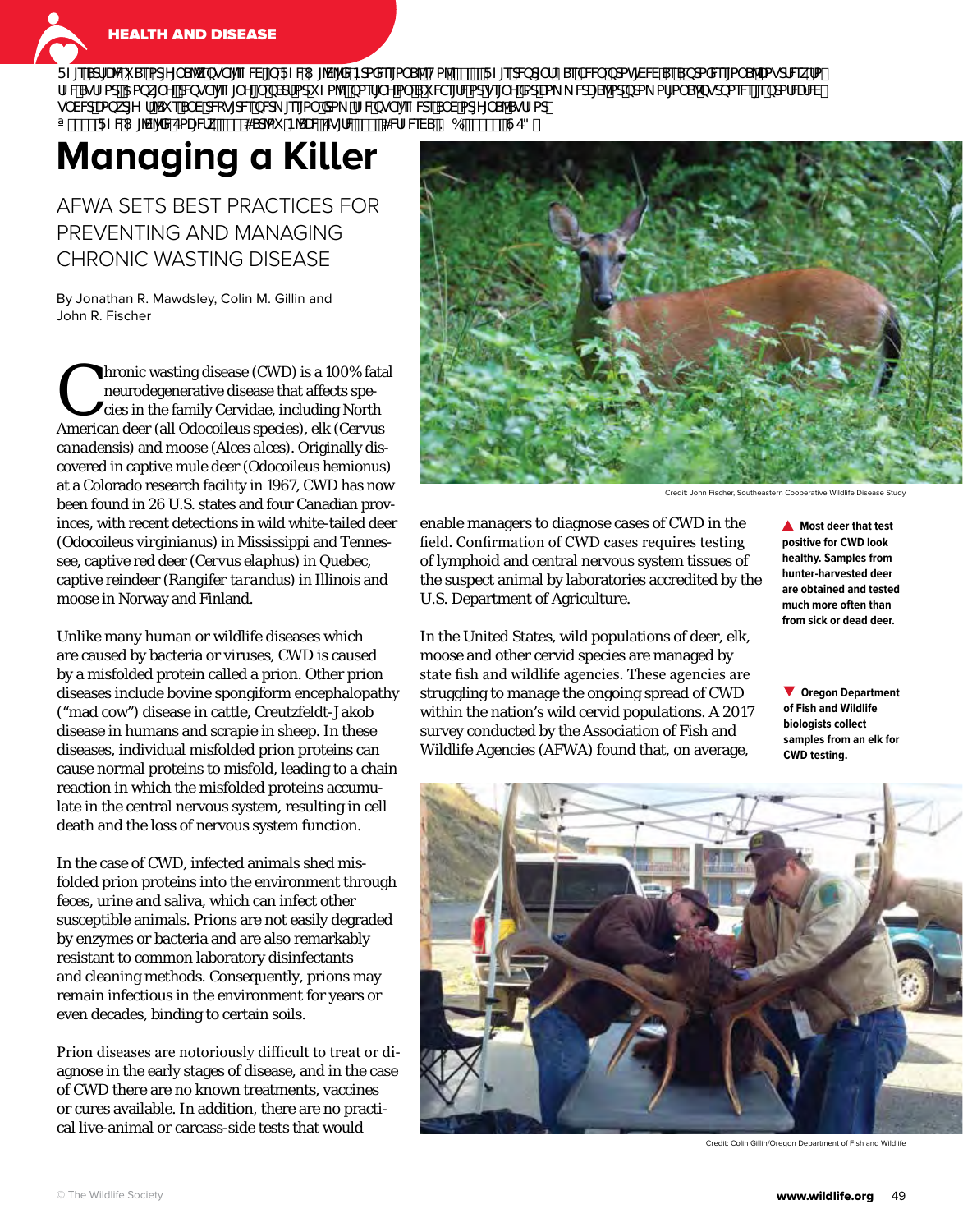

**This clinically affected white-tailed buck tested positive for CWD in Sherman County, Kansas.**



Credit: Mike Hopper/Kansas Department of Parks, Wildlife and Touris

state fish and wildlife agencies were spending over \$400,000 annually on CWD surveillance and monitoring, with some states spending as much as \$2 million per year on these activities.

To help state agencies combat the threat to cervid populations from CWD, in 2017 the AFWA Fish and Wildlife Health Committee began developing a set of best management practices (BMPs) for the prevention, surveillance and management of CWD. Over a period of 18 months, a team of over 30 wildlife health specialists, veterinarians, biologists and agency leaders drafted a set of concise recommendations that address 18 topic areas of immediate relevance to CWD management.

**This clinically affected white-tailed buck tested positive for CWD in Rawlins County, Kansas.**

These BMPs received extensive review over a six-month period from fish and wildlife agency technical staff and leadership and were approved by the AFWA Fish and Wildlife Health Committee in September 2018. The BMPs also were endorsed by the directors of the 50 U.S. state fish and wildlife agencies in a formal resolution, which was passed at the AFWA Annual Meeting on September 12, 2018.

The AFWA CWD BMPs are built on the best peerreviewed science and field-tested methods that can inform decisions regarding CWD prevention or management. These BMPs have been designed to provide wildlife managers and agency leadership with topical summaries accompanied by best practices or guidance based on science, along with appropriate citations from the scientific literature and other resources. Where appropriate, the BMPs also provide agencies with options or alternatives, including those that may not be feasible or practical for all jurisdictions or under every scenario. Because our knowledge of this disease continues to evolve, these BMPs are intended to be a dynamic, living document that can be updated when new information becomes available.

The AFWA CWD BMPs are grouped in four broad thematic areas: prevention, surveillance, management and supporting activities.

Prevention of further spread of CWD is essential to protecting the health of the continent's wild cervid

populations. Key strategies for preventing the spread of CWD include restricting movements (particularly interstate movements) of all live cervids and high-risk cervid parts and products, as well as a cessation of practices such as feeding and baiting that promote unnatural concentrations of cervids and facilitate disease transmission.

Surveillance strategies for CWD include the use of USDA-approved laboratories and testing methodologies, as well as the design and deployment of statistically robust sampling designs to search for novel cases of



Credit: Kevin Klag/Kansas Department of Parks, Wildlife and Tourism